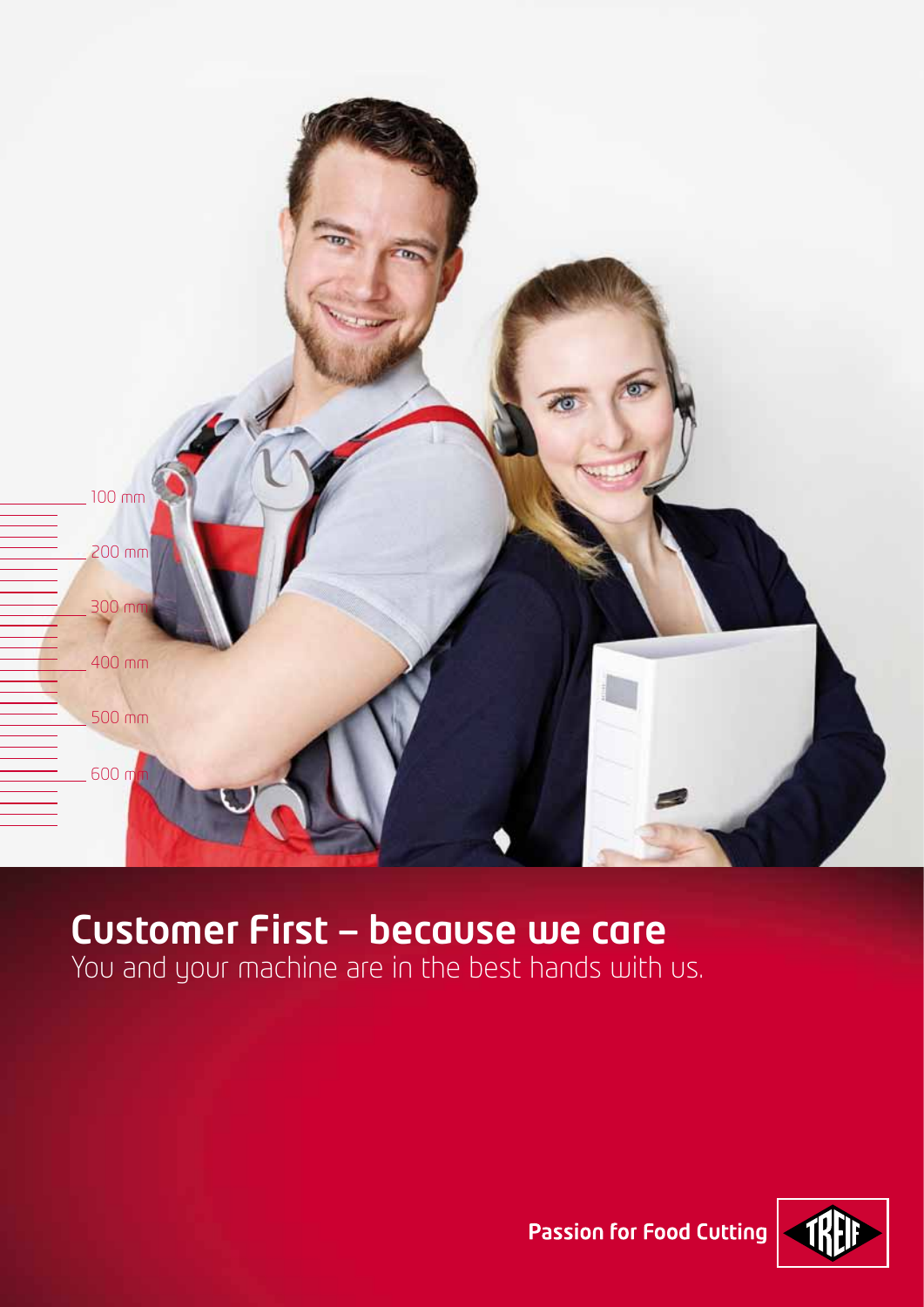

# Satisfaction can be planned

As our customer, YOU are our top priority. Our service team follows the principle "Customer First", because service is a matter of attitude. Proven specialists with longstanding experience and well-founded know-how are available to you over the phone and on site. They identify causes and deliver solutions to bring your machine back into operation as quickly as possible. Take us up on it!







#### Your machine is in the best hands with us

Regular system maintenance including a function check is the basis for a long service life of the machine. This reduces unexpected downtimes significantly. We offer individual service and maintenance contracts. According to the machine type, you receive a complete set of wear parts.



### More production reliability

When your machine is down, we do everything to be with you as quickly as possible. The reliability of your production is our top priority.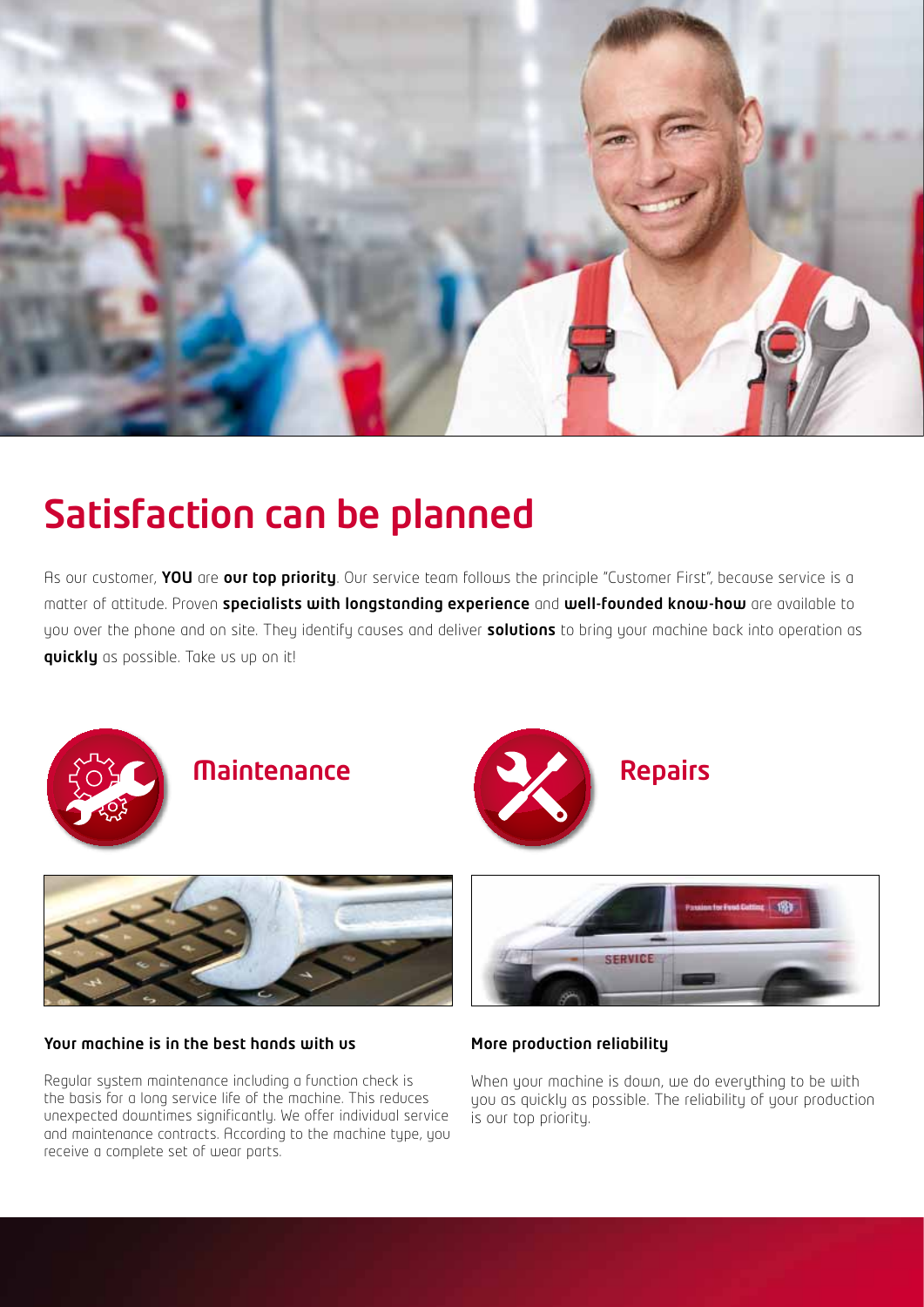

# Our Hotline: +49 (0) 2685 - 944 - 494



Spare parts delivery **All Andrew Hotline:** 



8 x 5 or 24 x 7



#### Stability of your work processes

Over 100,000 spare parts are permanently available. With express shipping, you can receive the required parts on the next day. Electronic components are set up for your machine before shipping.



The direct line to the experts

Your contacts are trained on your machine type. On request, our experts are available to you around the clock with our 24/7 support.